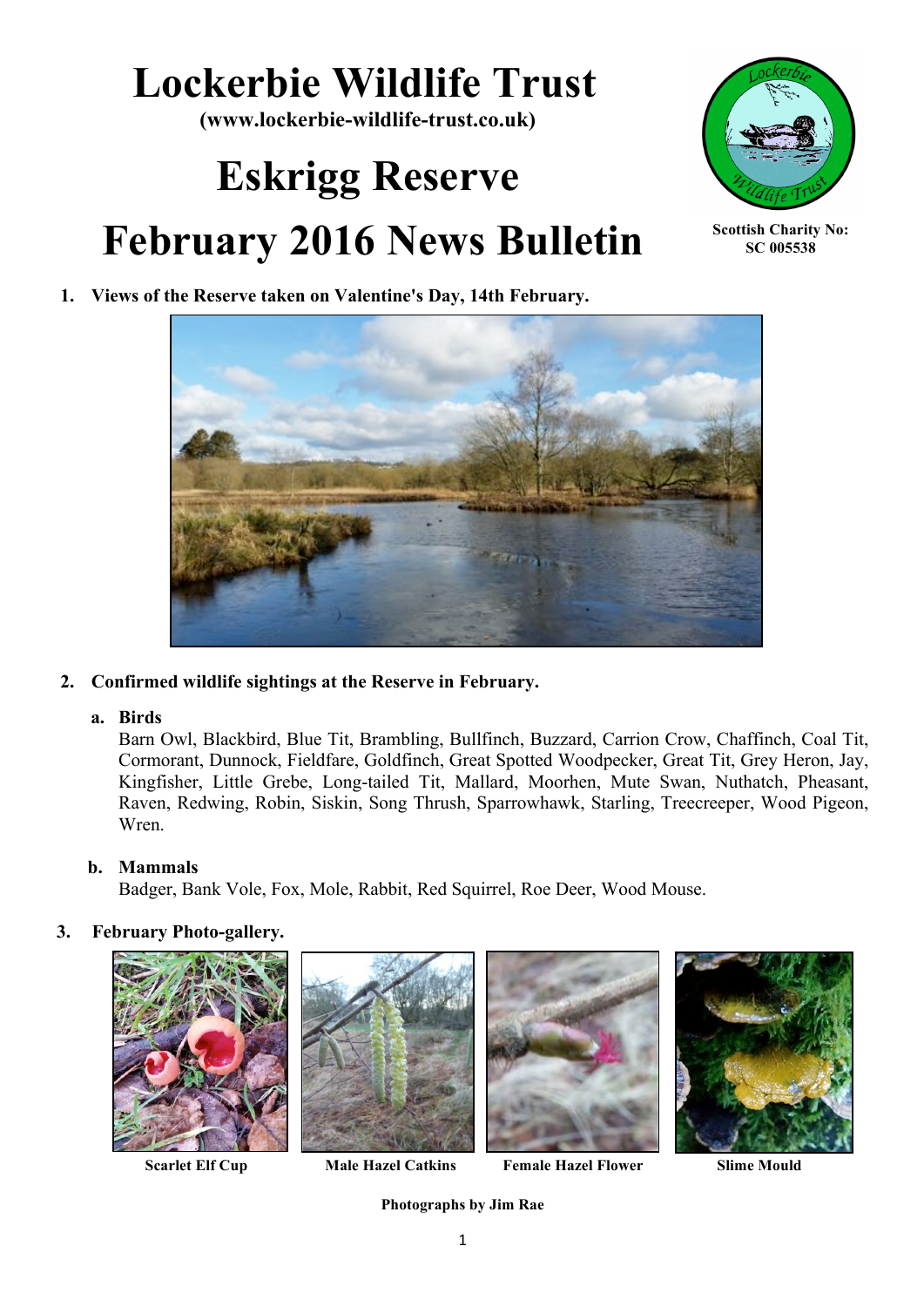### **4. Annual Nut Race**





**Photo by D&G Standard photographer Photo by Jim Rae during the heats when just before the start of the race.** there were around eighty people present.

There was an exceptionally high turnout for this year's race thanks to the winter sunshine. The water level was a bit low but, with the help of the children, the nuts all made it down the burn to the finishing line. The children all received a chocolate bunny or some other sweet for taking part.

The prize winning nuts were: 1st prize £25 - green 93 - sponsored by Clive Brown; 2nd prize £15 black 9 - sponsored by Allan Garnett; 3rd prize £5 - blue 8 - sponsored by George Johnstone.

Lockerbie Wildlife Trust would like to say a big thank you to all who sponsored a nut, gave a donation or came along in person to support the event. The magnificent sum of £654 was raised and will be used to support the work of the Trust at the Reserve.

Special thanks to Liz McDonnell who donated all the prizes and treats for the children.

#### **5. Planned Activities**

**Wed. 3rd - Visit to the Reserve by pupils and staff from Tarporley Primary School in Cheshire.** The group called in to have a tour round the Reserve, photograph the Red Squirrels and have a packed lunch before heading to Lockerbie Manor Activity Centre for a few days.





#### **Photographs by Jim Rae**

This was the first group to use the new picnic table. Some readers may recognise a former pupil of Lockerbie Academy, Carol Grieve, at the far end of the table.

A bag of golf clubs was found in the car park on the same day. They were handed in to Lockerbie Police Station.